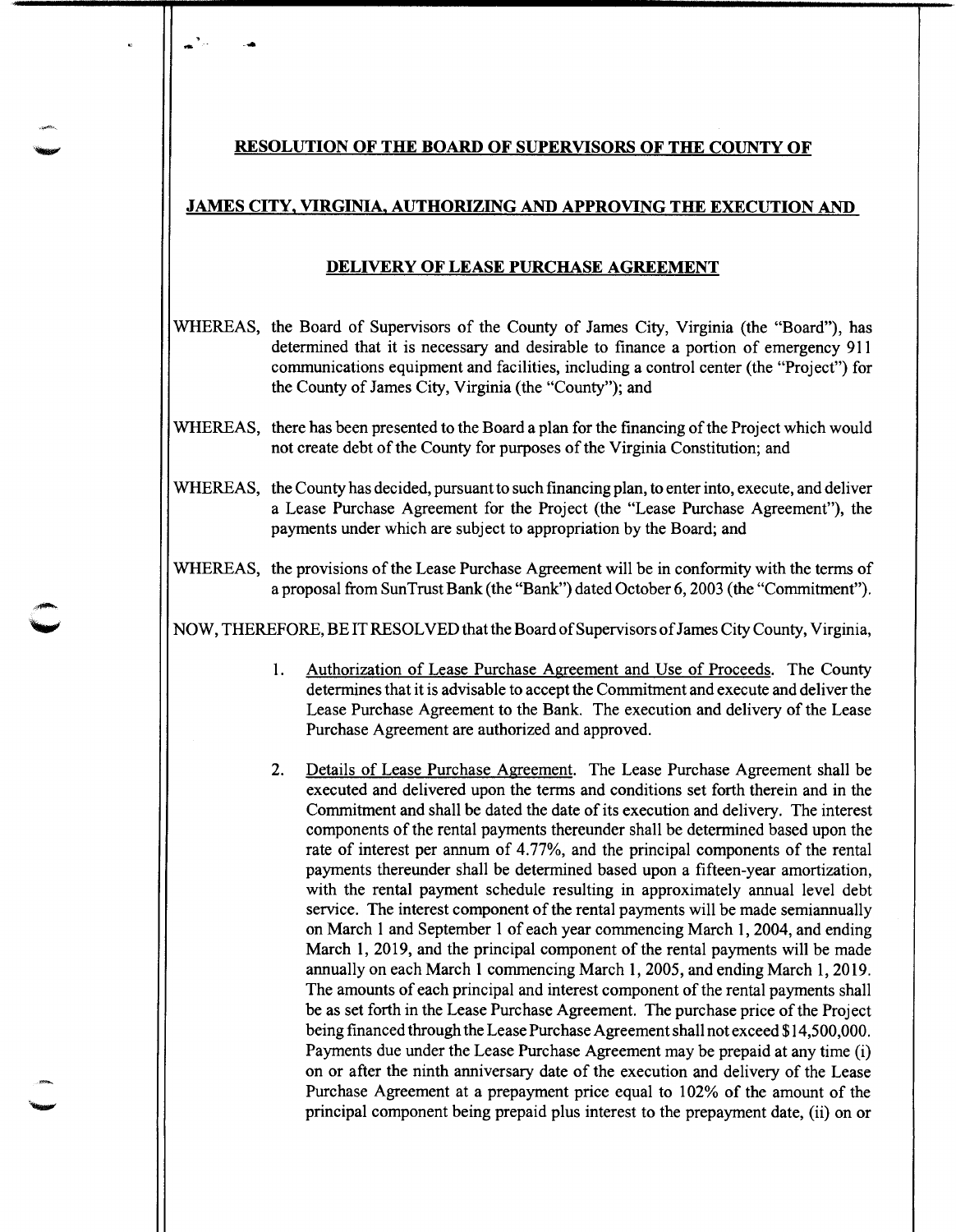after the tenth anniversary date of the execution and delivery of the Lease Purchase Agreement at a prepayment price equal to 101% of the amount of the principal component being prepaid plus interest to the prepayment date and (iii) on or after the eleventh anniversary date of the execution and delivery of the Lease Purchase Agreement at a prepayment price equal to 100% of the amount of the principal component being prepaid plus interest to the prepayment date.

- 3. Form of Lease Purchase Agreement. The Lease Purchase Agreement shall be in substantially the form on file with the County Administrator, with such variations, insertions, or deletions as may be approved by the Chairman or the Vice Chairman of the Board. All payments under the Lease Purchase Agreement are subject to appropriation by the Board, and the Board is not, under any circumstances, obligated to make such appropriations.
- 4. Execution and Delivery of Lease Purchase Agreement and Deed of Trust. The Chairman and the Vice Chairman of the Board, either of whom may act, are each authorized and directed to execute the Lease Purchase Agreement. The Chairman and the Vice Chairman of the Board, either of whom may act, are also each authorized and directed to execute any Deed of Trust, to be dated its date of execution and delivery (the "Deed of Trust"), that may be required by the Bank in connection with the placing of a lien on any real property being financed. The Clerk of the Board is authorized and directed to affix the seal of the County to the executed Lease Purchase Agreement and the Deed of Trust (if required) and to attest the same and then to deliver the Lease Purchase Agreement and the Deed of Trust to the Bank.
- 5. Further Actions. The Chairman and the Vice Chairman of the Board and such officers and agents of the County, including the County Administrator, as may be designated by either of them are authorized and directed to take such further actions as they deem necessary regarding the execution and delivery of the Lease Purchase Agreement including, without limitation, the execution and delivery of closing documents and certificates including the Form 8038-G, a Non-Arbitrage Certificate, and a Tax Certificate. All such actions previously taken by the Chairman, Vice Chairman, or such officers and agents are hereby approved, ratified, and confirmed.

c

- 6. Selection of Bond Counsel. The County hereby consents to Troutman Sanders LLP, serving as Bond Counsel to the County in connection with the execution and delivery of the Lease Purchase Agreement.
- 7. Essentiality of Project. The Project is hereby declared to be essential to the efficient operation of the County, and the Board anticipates that the Project will continue to be essential to the operation of the County during the term of the Lease Purchase Agreement. The Board, while recognizing that it is not empowered to make any binding commitment to make appropriations beyond the current fiscal year, hereby states its intent to make annual appropriations in future fiscal years in amounts sufficient to make all payments under the Lease Purchase Agreement and hereby recommends that future Boards do likewise during the term of the Lease Purchase Agreement.